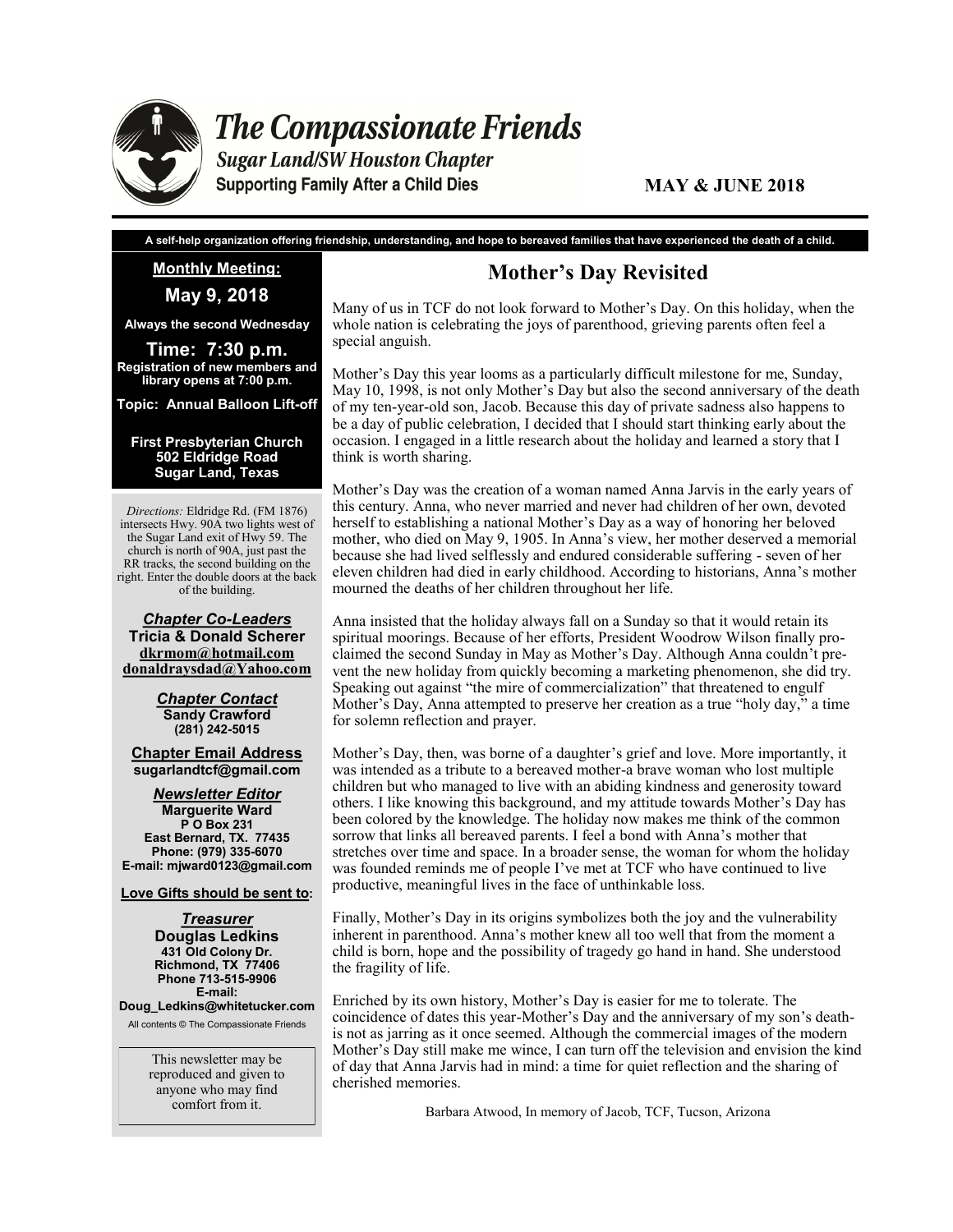

| <b>Celebrating Our Children's</b>                                                                                                                                                                                                                                                                                                                                                                                                                                                                                                                                                                                                                                                         | <b>Birthday</b>                                                                                                      | <b>Child's Name</b> | <b>Parents/Family/Friend</b> |  |  |  |
|-------------------------------------------------------------------------------------------------------------------------------------------------------------------------------------------------------------------------------------------------------------------------------------------------------------------------------------------------------------------------------------------------------------------------------------------------------------------------------------------------------------------------------------------------------------------------------------------------------------------------------------------------------------------------------------------|----------------------------------------------------------------------------------------------------------------------|---------------------|------------------------------|--|--|--|
| <b>Birthday</b>                                                                                                                                                                                                                                                                                                                                                                                                                                                                                                                                                                                                                                                                           |                                                                                                                      |                     |                              |  |  |  |
| A Birthday Table is set up each month so that<br>you can display a picture and/or any other<br>small memento in honor of your<br>child's birthday.<br>If your child is not listed on our birthday/angel<br>anniversary lists and you wish them to be,<br>please contact Marguerite Ward at<br>mjward0123@gmail.com or<br>call her at 979-335-6070                                                                                                                                                                                                                                                                                                                                         |                                                                                                                      |                     |                              |  |  |  |
|                                                                                                                                                                                                                                                                                                                                                                                                                                                                                                                                                                                                                                                                                           |                                                                                                                      |                     |                              |  |  |  |
|                                                                                                                                                                                                                                                                                                                                                                                                                                                                                                                                                                                                                                                                                           |                                                                                                                      |                     |                              |  |  |  |
|                                                                                                                                                                                                                                                                                                                                                                                                                                                                                                                                                                                                                                                                                           | Personal information has been<br>deleted from the internet<br>version of this newsletter.                            |                     |                              |  |  |  |
|                                                                                                                                                                                                                                                                                                                                                                                                                                                                                                                                                                                                                                                                                           |                                                                                                                      |                     |                              |  |  |  |
|                                                                                                                                                                                                                                                                                                                                                                                                                                                                                                                                                                                                                                                                                           |                                                                                                                      |                     |                              |  |  |  |
|                                                                                                                                                                                                                                                                                                                                                                                                                                                                                                                                                                                                                                                                                           |                                                                                                                      |                     |                              |  |  |  |
|                                                                                                                                                                                                                                                                                                                                                                                                                                                                                                                                                                                                                                                                                           |                                                                                                                      |                     |                              |  |  |  |
| <b>Button Making Machine</b><br>A button making machine has been<br>given to our chapter in loving memory<br>of Brandi Ward. It is available for any-<br>one who wishes to have a picture button<br>made of their child. If you would like<br>to have a button made, please contact<br>Marguerite Ward at 979-335-6070 or<br>by email at mjward0123@gmail.com                                                                                                                                                                                                                                                                                                                             |                                                                                                                      |                     |                              |  |  |  |
|                                                                                                                                                                                                                                                                                                                                                                                                                                                                                                                                                                                                                                                                                           |                                                                                                                      |                     |                              |  |  |  |
|                                                                                                                                                                                                                                                                                                                                                                                                                                                                                                                                                                                                                                                                                           |                                                                                                                      |                     |                              |  |  |  |
|                                                                                                                                                                                                                                                                                                                                                                                                                                                                                                                                                                                                                                                                                           |                                                                                                                      |                     |                              |  |  |  |
|                                                                                                                                                                                                                                                                                                                                                                                                                                                                                                                                                                                                                                                                                           |                                                                                                                      |                     |                              |  |  |  |
|                                                                                                                                                                                                                                                                                                                                                                                                                                                                                                                                                                                                                                                                                           |                                                                                                                      |                     |                              |  |  |  |
| The mission of the Compassionate Friends is to<br>assist families toward the positive resolution of<br>grief following the death of a child of any age<br>and to provide information to help others be<br>supportive. We are grateful for the faithfulness<br>of parents, grandparents and friends who<br>remember beloved children with love gifts. Our<br>chapter is operated entirely by volunteers<br>dedicated to furthering the work of TCF.<br>Your voluntary tax deductible donations honor<br>your loved one(s) in a meaningful way by<br>enabling us to offer resources, such as this<br>newsletter, books, brochures and special<br>programs to bereaved families in our area. |                                                                                                                      |                     |                              |  |  |  |
|                                                                                                                                                                                                                                                                                                                                                                                                                                                                                                                                                                                                                                                                                           |                                                                                                                      |                     |                              |  |  |  |
|                                                                                                                                                                                                                                                                                                                                                                                                                                                                                                                                                                                                                                                                                           |                                                                                                                      |                     |                              |  |  |  |
|                                                                                                                                                                                                                                                                                                                                                                                                                                                                                                                                                                                                                                                                                           | "The greatness of a community is most accurately measured                                                            |                     |                              |  |  |  |
|                                                                                                                                                                                                                                                                                                                                                                                                                                                                                                                                                                                                                                                                                           | by the compassionate actions of its members, a heart of<br>grace and a soul generated by love."                      |                     |                              |  |  |  |
|                                                                                                                                                                                                                                                                                                                                                                                                                                                                                                                                                                                                                                                                                           | Coretta Scott King                                                                                                   |                     |                              |  |  |  |
| 100% of the funds are used for this outreach.<br>Donations, along with the name of the person<br>being honored may be sent to our chapter's                                                                                                                                                                                                                                                                                                                                                                                                                                                                                                                                               |                                                                                                                      |                     |                              |  |  |  |
| treasurer. You may also contribute by linking<br>to the Kroger's Share Card (enrollment letter<br>available). If you have any questions, please<br>contact our chapter treasurer:                                                                                                                                                                                                                                                                                                                                                                                                                                                                                                         | "It is a curious thing in human experience, but to live<br>through a period of stress and sorrow with another person |                     |                              |  |  |  |
| Douglas Ledkins, 431 Old Colony Dr.<br>Richmond, TX 77406 (713) 515-9906                                                                                                                                                                                                                                                                                                                                                                                                                                                                                                                                                                                                                  | creates a bond which nothing seems able to break."                                                                   |                     |                              |  |  |  |
| Doug Ledkins@whitetucker.com                                                                                                                                                                                                                                                                                                                                                                                                                                                                                                                                                                                                                                                              | -Eleanor Roosevelt                                                                                                   |                     |                              |  |  |  |
|                                                                                                                                                                                                                                                                                                                                                                                                                                                                                                                                                                                                                                                                                           |                                                                                                                      |                     |                              |  |  |  |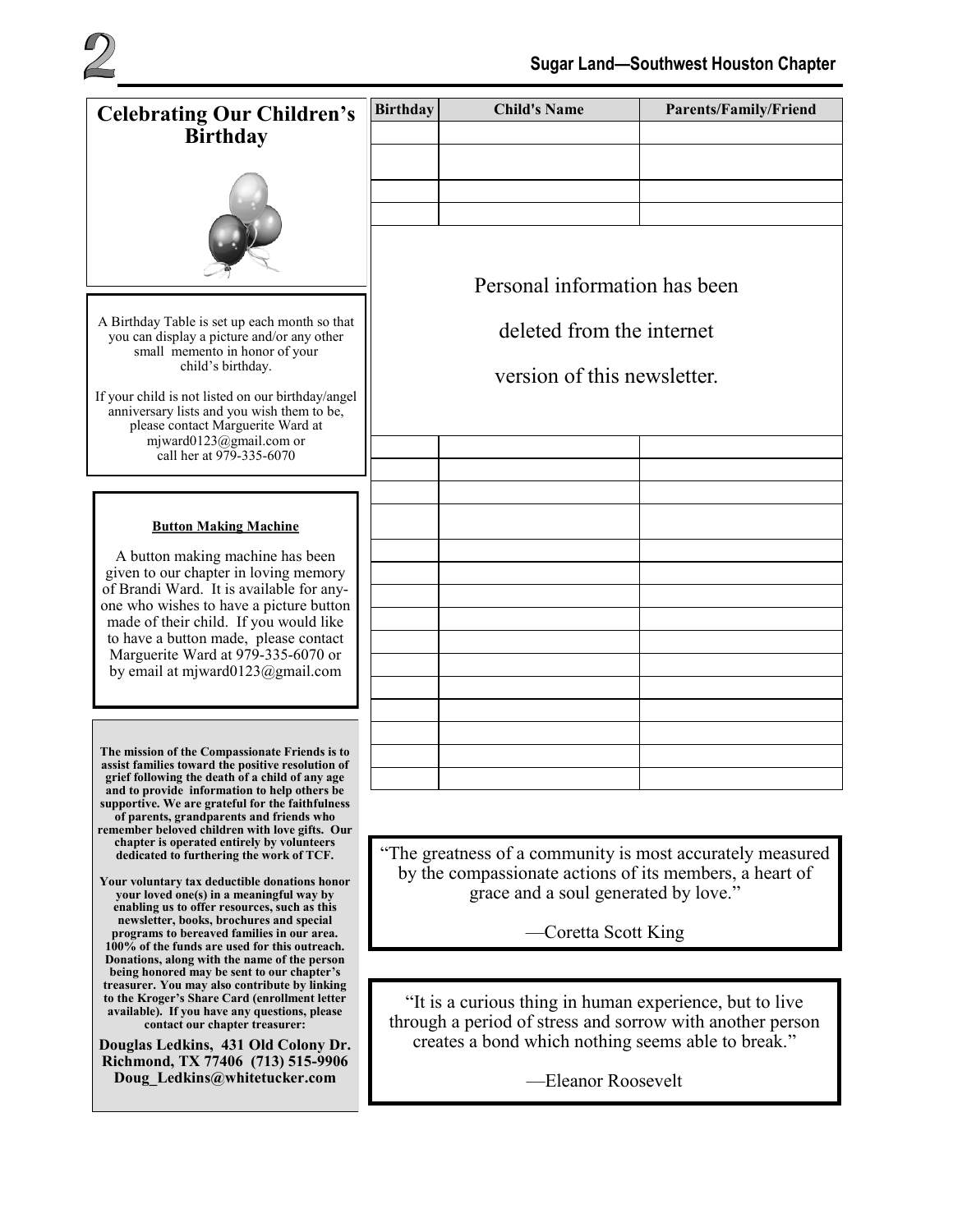We extend a warm welcome to those who attended their first TCF meeting or received their first newsletter last month. We deeply regret the circumstances that brought you to our TCF Chapter. The Compassionate Friends is a mutual assistance, not for profit, self-help organization that offers support and understanding to families who have experienced the death of a child. You are cordially invited to attend our monthly meeting (always the second Wednesday of the month).

Meetings are open to everyone and free of charge. The purpose of our support group is not to focus on the cause of the death or the age of the child. It is instead a place to focus on being a bereaved parent, along with feelings and issues that evolve around the death experience of a child. You are free to talk, cry or sit in silence, we respect the individuality of mourning. Comments shared in the meetings remain confidential.

## **To Our New Members**

Coming to your first meeting is the hardest thing to do. But, you have nothing to lose and much to gain. Try not to judge your first meeting as to whether or not TCF will work for you. It may be the second or third meeting before you find the right person—or just the right words spoken that will help you in your grief work.

## **To Our Old Members**

We need your encouragement and support. You are the string that ties our group together and the glue that makes it stick. Each meeting we have new parents. Think back—what would it have been like for you if there had not been any "oldies" to welcome you, share your grief and encourage you? It was from them you heard, "Your pain will not always be this bad; it really does get softer."

Lovingly Lifted from TCF –Tyler Texas Newsletter

#### *National Headquarters*

P.O. Box 3696 Oak Brook, IL 60522-3696 Phone: toll free (877) 969-0010 Fax: (630) 990-0246 E-mail: Nationaloffice@compassionatefriends.org

*National Website:*  www.compassionatefriends.org

> *Chapter Webmaster* Tricia Scherer

*Sugar Land-SW Chapter Website:* www.sugarlandtcf.org

*\*\*Regional Coordinator* Annette Mennen Baldwin 19702 San Gabriel Drive Houston, TX 77084 281-578-9118 Email: [amennenbaldwin@hotmail.com](mailto:Emaamennenbaldwin@hotmail.com)

# **LOVE SHARES**

**In Memory of Given by** 

Personal information deleted from internet version of this newsletter.

Consider giving a Love Share in your child's memory. Help us continue our mission to help grieving parents. All Love Shares are tax deductible and can be sent to our Chapter Treasurer:

> **Douglas Ledkins, 431 Old Colony Dr. Richmond, TX 77406 (713) 515-9906 Doug\_Ledkins@whitetucker.com**

"At times our own light goes out and is rekindled by a spark from another person. Each of us has cause to think with deep gratitude of those who have lighted the flame within us."

—Albert Schweitzer

### **OLDER GRIEF**

Older grief is gentler. It's about sudden tears swept in by a strand of music. It's about haunting echoes of first pain at Anniversaries. It's about feeling his presence for an instant one day while I'm dusting his room. It's about early pictures that invite me to fold him in my arms again. It's about memories blown in on wisps of wood smoke and sea scents.

Older grief is about aching in gentler ways, rarer longing, less engulfing fire.

Older grief is about searing pain wrought into tenderness.

~Linda Zelenka TCF, Jacksonville, FL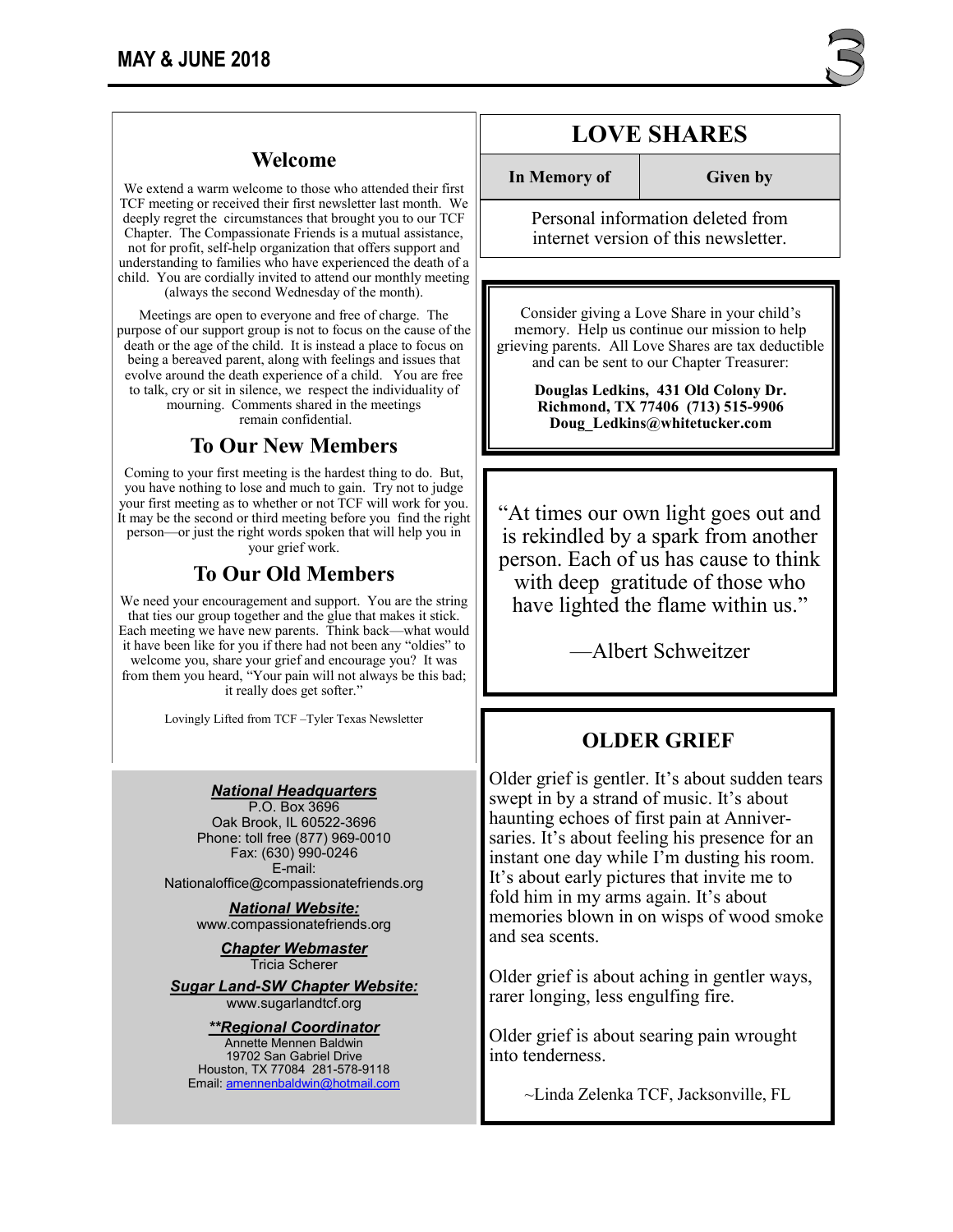| Our Children Remembered On Their Angel Day |                                                                                           |                       | <b>SPONSOR A NEWSLETTER IN</b><br><b>MEMORY OF YOUR CHILD.</b>                                                                                                                                                                                                                                                  |
|--------------------------------------------|-------------------------------------------------------------------------------------------|-----------------------|-----------------------------------------------------------------------------------------------------------------------------------------------------------------------------------------------------------------------------------------------------------------------------------------------------------------|
| Angel<br>Day                               | <b>Child's Name</b>                                                                       | Parents/Family/Friend | We are now offering members an<br>$op-$<br>portunity to sponsor the publishing of a<br>newsletter in memory of their child. By<br>offering sponsorships, not only does it<br>help defray the costs but it is also a won-<br>derful way to honor your child. See pric-<br>es below:                              |
|                                            | Personal information has been<br>deleted from the internet<br>version of this newsletter. |                       | Full page spread-\$200<br>Half page spread-\$100<br>Quarter page spread-\$50<br>Small Picture with Name/Dates -\$25<br>If you are interested in one of the sponsor-<br>ships above, please contact Marguerite<br>Ward at mjward@elc.net or call her at<br>979-335-6070.                                         |
|                                            |                                                                                           |                       | <b>Meeting Dates and</b><br><b>Discussion Topics*</b><br>May 9, 2018-Annual Balloon Lift-off<br>June 13, 2018-To Be Decided<br>(We do not always stay on the topic offered for our<br>meetings. We are here to discuss whatever you need<br>to discuss to help on your grief journey.)                          |
|                                            |                                                                                           |                       | <b>Memorial Day</b><br>For each grave<br>Where a soldier lies<br>At his rest<br>For each prayer<br>That is said today<br>Out of love<br>For each sigh<br>Of remembering<br>Someone who died<br>Let us also give thought to<br>The mothers and fathers<br>The brothers and sisters<br>The friends and the lovers |

"Tearless grief bleeds inwardly." —Christian Nevell Bovee

Sascha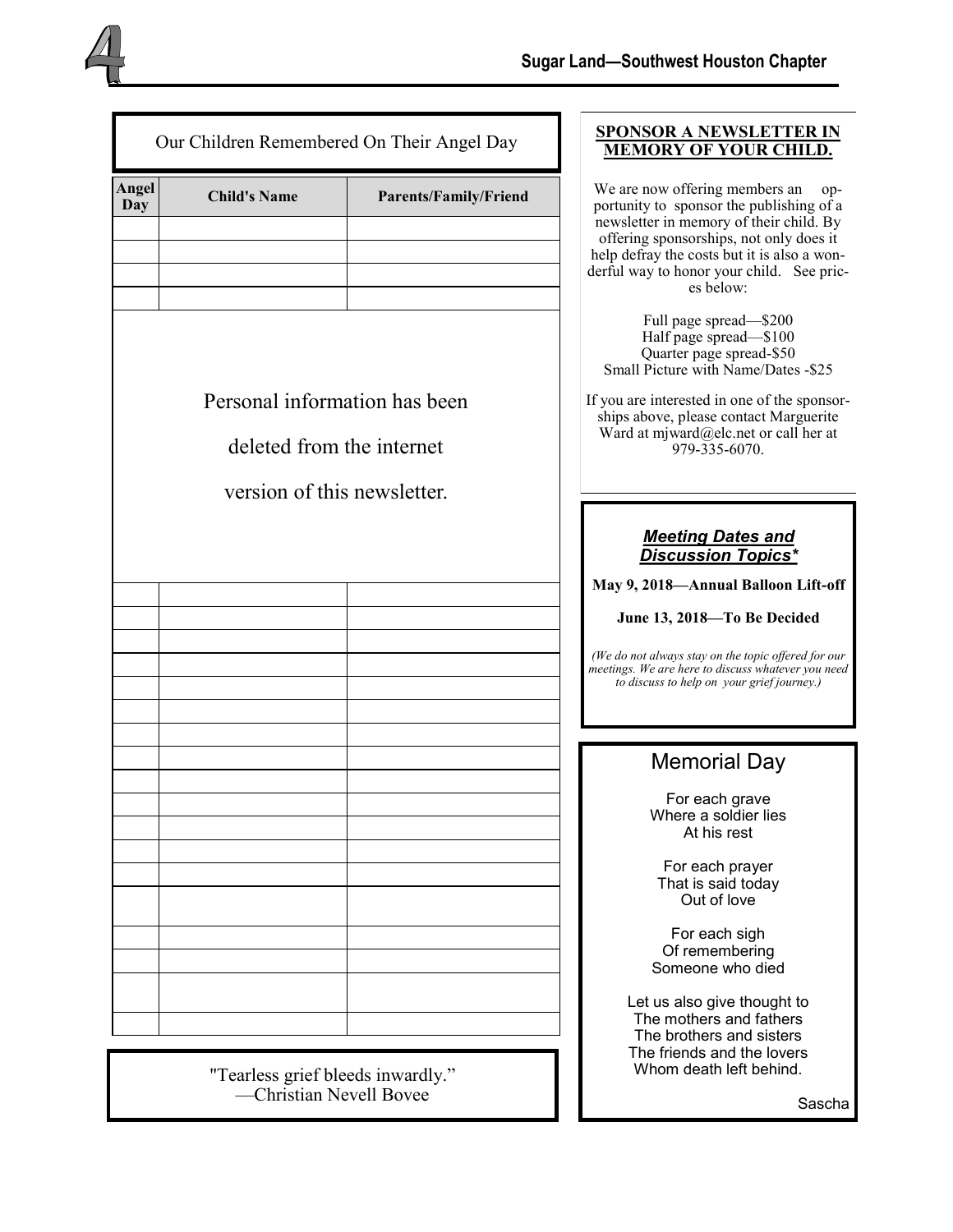

## **A Bear Hug for Father's Day**

As Father's Day approaches, we are reminded of the significant contributions and unique love of fathers and stepfathers. Their defined role, after the death of their children, is to support their wives and surviving children. But their pain is deep.

Men, by their nature and in response to our society's expectations, do not usually grieve as openly as women. They do not talk as candidly about their loss. They generally do not reach out to others for comfort. They are, after all, the rock, the solid center of the family. Their wife's pain supersedes their pain because women are fragile. Or so we are told.

Yet, as I look into the eyes of so many bereaved fathers, I see a deep, gripping pain. The tears left unshed, the words that are never spoken, the anger, guilt and agony….all remain in the eyes of the bereaved father.

What can a father do? Talk with other bereaved fathers. Read books written by bereaved fathers. Talk with spouses, private counselors and close friends who are not as structured in their "male" societal roles. Try to attend three meetings of Compassionate Friends. You don't have to talk. But you might decide to express a single thought or idea, logically presented, to the small group. You might find peace in this place, and then again, you might not. But, as my own dad often said, "Step up to the plate and see what happens." He was a pretty wise man…...a child of the depression, a football player, Greatest Generation, WW II Marine, a fighter, a provider, a protector.....a man's man. He endured much in his 78 years, and I only saw him cry a few times.

But when his friend lost a child, my tough dad was the first one to reach out with a bear hug that wouldn't let go until the tears began to flow. They both cried. They both knew that the agony of losing a child was far worse than the horrors of war. Together, they cried.

Happy Father's Day….May your bear hugs be many and your memories become sweeter with each passing year. May your child live forever in your heart so that peace embraces you always.

> Annette Mennen Baldwin In memory of my son, Todd Mennen And my father, James M. Mennen TCF, Katy, TX

"I don't think of him every day; I think of him every hour of every day." —Gregory Peck, in an interview many years after his son's death

## **Where Is My Child Now ?**

By Claudia Waller, TCF Alexandria, PA

So many times after my son died, I found myself asking questions. Where has he gone? Is there a life after? Is there really a heaven? Was his life with us worth anything?

I read. I talked to people. I prayed. I cried. I became depressed and yelled at God. Then I found Elisabeth Kubler-Ross's book Children and Death. She responded to a mother's letter and shared her wisdom and experience. She told that grieving mother (and through her, me) that out of her pain - if she chooses - comes a great amount of compassion, increased understanding and wisdom, and love for others who are in pain. It is her choice whether out of her tragedy comes a blessing or a curse, compassion or bitterness.

She concluded her letter with these words. "I want you to know that our research in death and life after death has revealed beyond a shadow of a doubt that those who make the transition are more alive, more surrounded with unconditional love and beauty than you can ever conceive. They are not really dead. They have just preceded us in the journey all of us are going to take. They are with their former playmates (their guardian angels.) They are with family members who preceded them in death and are unable to miss you as you miss them since they are unable to feel any negative feelings. The only thing that stays with them is the knowledge of love and care that they have received and of the lessons they have learned in their physical life."

Believing that my son is happy and at peace, that he feels no pain, and knowing that he is aware of the love and care we have for him, has diminished the need for all those questions and the anger. **I still feel the emptiness, and I miss him. But I am consoled. I loved him. My love mattered. He is fine.** 

"Grief is a great teacher when it sends us back to serve and bless the living. We learn how to counsel and comfort those who, like ourselves, are bowed with sorrow. We learn when to keep silent in their presence, and when a word will assure them of our love and concern."

—Gates of Prayer, Reform Judaism Prayer Book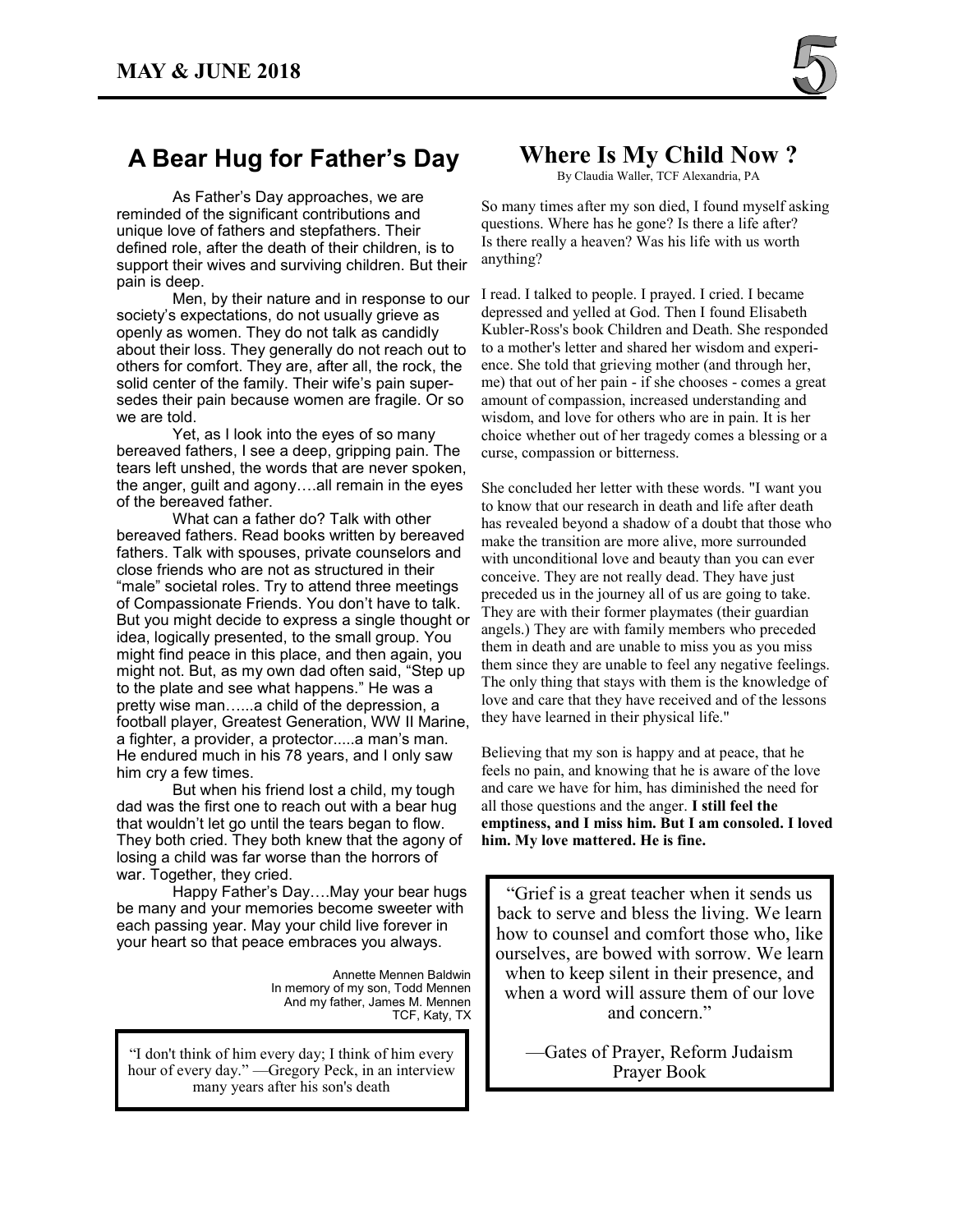## **The Power of Talking**

One of the most valuable things you can do is talk through your grief with a good listener. We now know that the stress level of grieving people can be cut in half when they talk about their loss to someone who does not judge or advise them.

Having someone as a sounding board to hear your thoughts and feelings bounced off is the greatest gift you can receive. Too often, everyone wants to make you feel better; so they try to give you advice rather than just listen.

Repeating your story is healthy. Talking about your loss works like a sponge. Each time you talk, a little more of the emotion is squeezed out and the need to talk about the incident becomes less after awhile. It's as if your story is being framed in your mind. Soon you can hang it on the wall. You'll always have it there to look at whenever you want, but you no longer have to carry the whole thing around with you and be emotionally burdened and controlled by the past.

There will be times when no one is around to listen. Keep a journal to write down your thoughts and feelings. Buy a journal just for this purpose. Write when there's no one around and you need to talk. Talk out loud as you write, if it makes you feel better. Research shows journaling decreases stress by up to 35%.

Write a letter to your loved one who left you or died. This can be a very powerful process. Share your thoughts and feelings. Pour them out on paper. You may feel emotionally drained afterwards. You may even find it helpful to write a letter back to yourself from the person who died or left.

Others have found that talking aloud or into a tape recorder is helpful... Playing the tape back and listening to yourself... decreases the stress even further. Some stand in front of their mirror to talk. As a friend once said to me, "Don't worry about talking out loud to yourself. It's

good to have a conversation with an intelligent person.

However you do it, remember - Talking is one of the best medicines of all. While some people won't want to listen to you, you will also find they can say some naive, hurtful things...It helps to know they do not understand the impact of their words. Some really want to help but do not know how.

...Know that you honor the person every time you mention their name. People will know they made a difference in their time on earth and in others' lives.

### *A feeling shared is a feeling diminished!*

Excerpts from "More Than Surviving, Caring for Yourself While You Grieve" Kelly Osmont, MS, LCSW

### **Benchmarks**

Good bye would be too difficult, Although I know you are gone. Instead, I keep you in my heart And your memory lives on. I have redefined my purpose, son, Since you are no longer here. With your death I faced a choice To die, exist or to live free. My life has changed forever, child, I'm redefined each week, You would call these "benchmarks" Of goals set and then achieved. And so I set my benchmarks, Achieving many, reshaping some... But everything is different now Except your mother's love.

Annette Mennen Baldwin TCF Katy, TX In Memory of my son, Todd Mennen

> **The Average Person Tells Four Lies a day or 1460 Lies a Year, a Total of 87,600 by Age 60. The Most Common Lie is: "I'm Fine."**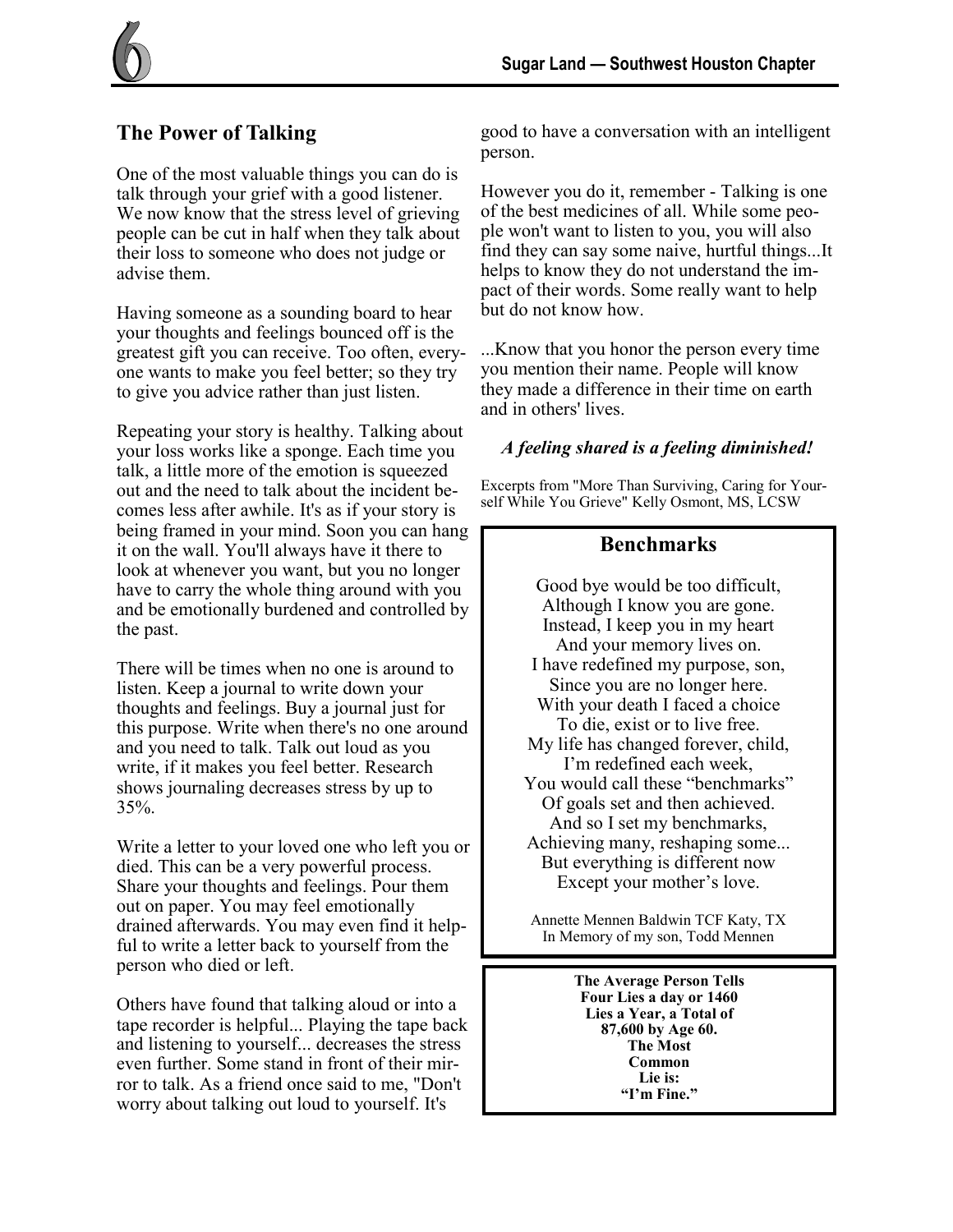"We have suffered, but we have survived; We are hurting, but we are enduring"

Ben Van Vechten

"They did not leave us a legacy of pain and suffering ... they left us a legacy of love"

Alan Pedersen

"The death of a child is so painful, both emotionally and spiritually, that I truly wondered if my own heart and spirit would ever heal…I soon learned that I could help myself best by helping others…It wasn't until Robin died that I truly threw myself into volunteer work. That precious little girl left our family a great legacy: I know George and I care more for every living person because of her. We learned firsthand the importance of reaching out to help because others had reached out to us during that crucial time."

> Barbara Bush 1925-2018

## **20 Questions**

It is smaller than a breadbox. It is larger than a car. It is rain bowed, striped, and polka-dotted but colorless by far.

Its memory's like an elephant. It's forgetful as a fish. It's emotional as a postcard and hopeful as a wish.

It is busy as an ant. It is lazy as a bee. It is weak as flavored gelatin but hardy as a snow-pea.

It's hated as a jelly fish. It's loved as family. It's plain as a doughnut yet hidden as your keys.

It is ordinary as paper. It is creative as a kid. It is loose as a shoe and stuck as a lid.

It is Grief. It is Love. It is Hope.

> Jacqui McPeck TCF of Spokane, WA In Memory of my brother Zachary Ian McPeck

Well, everyone can master a grief but he that has it.

William Shakespeare

#### **Mother's Day…Father's Day… Graduations…Proms**

Spring comes—and with it comes the uneasy awareness of difficult days ahead. For those who are still going through all the "firsts" without your child, we share with you some special ways other parents have coped and managed. Mother's Day…Father's Day… graduations…vacations…these are special family times which often catch us unaware and bring unexpected tears and painful memories of young lives cut short. It does get better! And you can make these special days better with some planning and with encouragement from those who have already been there. Whatever the "special day" that lies ahead for your family, try to focus on doing something meaningful and tangible in remembrance of your child. Share as a family thoughts and suggestions about planting a tree or starting a rose garden, donating a book to the library or school, putting flowers on the altar, lighting a special candle or taking that long talked-of vacation. Tears and moments of sadness are okay, for they are expressions of love.

Remember:

• Take one day at a time.

• Keep things simple by playing down the holidays and special days, while they are so painful.

• Change your routine from past years.

• Make plans to be "busy" during at least part of the day (go out to lunch or to a movie, or visit friends).

• Give your older children some "space." They not only feel your extreme sadness at these times; they also have their own feelings to deal with.

The anticipation is often worse than the day itself!

From Fox Valley TCF Chapter, Aurora, IL